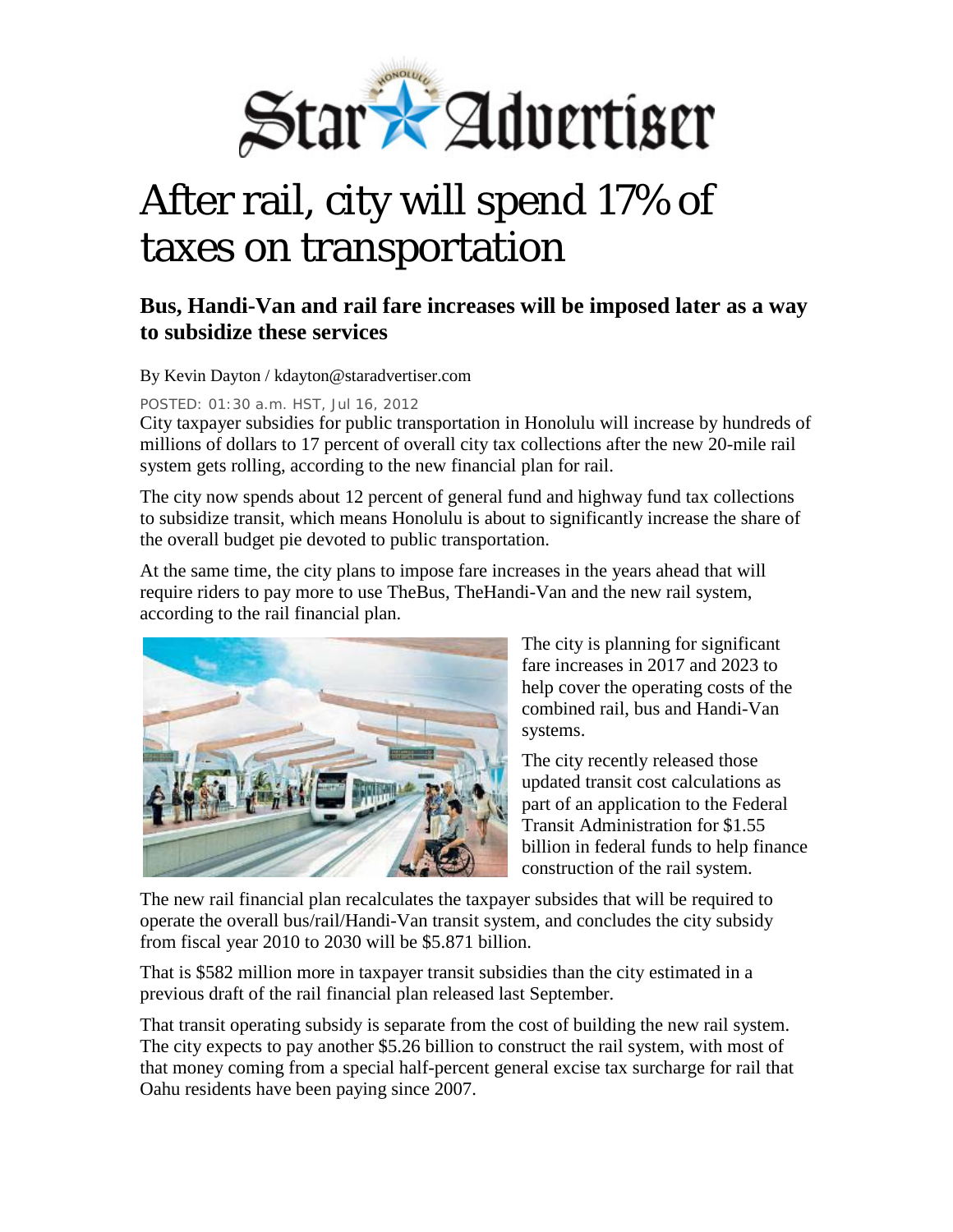Part of the projected increase in transit operating costs was caused by new calculations that predict higher costs for personnel and electricity for the new rail system.

The new financial plan also incorporates updated calculations of wages, health care, fuel and other costs needed to operate TheBus and Handi-Van that indicate those systems will also be more expensive than previously projected.

City Council Budget Committee Chairwoman Ann Kobayashi said she is uncomfortable with the projected growth in taxpayer transit subsidies, in part because the amount of subsidy that will be required to run the transit system depends on ridership.

"If the ridership doesn't pan out the way they projected, it's a greater subsidy," she said. "The whole thing is very worrisome. And you know, the greatest source of revenue for the city is property taxes."

Wayne Yoshioka, director of the city Department of Transportation Services, said the future cost of the transit system would be higher, and the required taxpayer subsidy larger, if Honolulu tried to provide the same level of transit service over the next 20 years without rail.

The appropriate taxpayer subsidy for the transit system is a policy decision that Mayor Peter Carlisle and the City Council weigh carefully, Yoshioka said.

"Honolulu has traditionally been committed to a high degree of transit subsidy in an effort to keep transit affordable," Yoshioka said.

City policy today requires that fares paid by riders cover between 27 and 33 percent of the cost of operating TheBus, with city taxpayers subsidizing the system by paying most of the rest of the cost.

That taxpayer subsidy for TheBus and TheHandi-Van operations combined will be about \$148 million this fiscal year, according to the financial plan.

Helping to offset the cost of running the transit system will be nearly \$2.16 billion the city plans to collect in rail, bus and Handi-Van rider fares from 2010 to 2030. That is \$164 million more in fare collections than the city projected last fall.

Yoshioka said it is "hard to predict" exactly how much rail and bus transit riders would be required to pay in 2017 or 2023 as a result of the fare increases planned for those years.

"There are many variables involving operating costs and involving policy," Yoshioka said. "However, it is reasonable to expect transit fares to increase in the future due to inflation."

The most recent bus fare increase in 2010 set the adult fare at \$2.50 and the youth fare at \$1.25.

Daniel Grabauskas, executive director of the Honolulu Authority for Rapid Transportation, said transit systems typically see some decrease in ridership for 12 to 18 months after a fare increase, and then ridership recovers.

However, when other factors such as escalating gasoline prices are part of the picture, ridership might bounce back more quickly, he said.